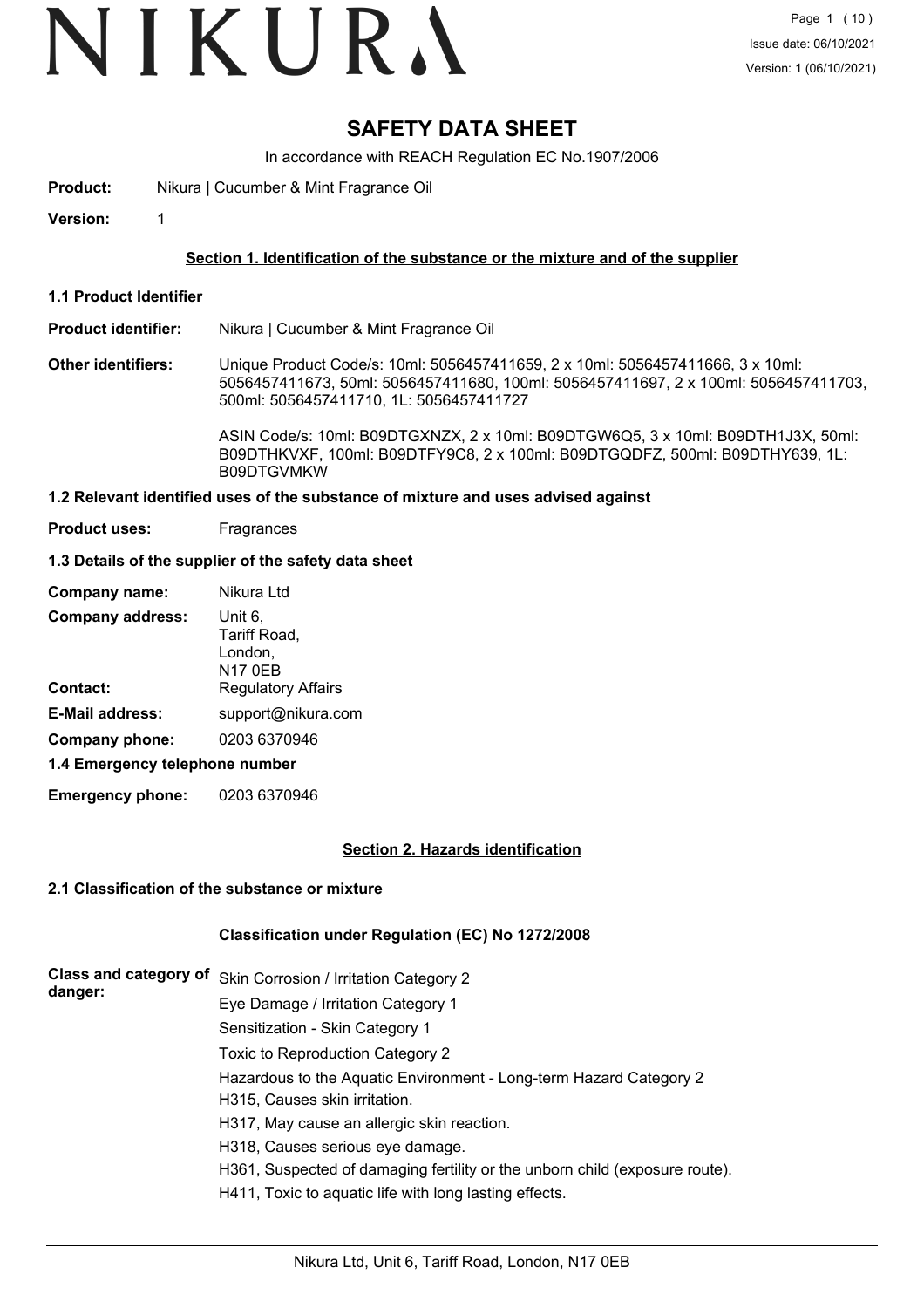### **SAFETY DATA SHEET**

In accordance with REACH Regulation EC No.1907/2006

- **Product:** Nikura | Cucumber & Mint Fragrance Oil
- **Version:** 1

**2.2 Label elements**

|                                     | Classification under Regulation (EC) No 1272/2008                                                                                                                                                                                                                                                                                                                                                                                                                                                                                                                                                                                                                                                                                                                                                                                                                                                                                                                                                                                                             |
|-------------------------------------|---------------------------------------------------------------------------------------------------------------------------------------------------------------------------------------------------------------------------------------------------------------------------------------------------------------------------------------------------------------------------------------------------------------------------------------------------------------------------------------------------------------------------------------------------------------------------------------------------------------------------------------------------------------------------------------------------------------------------------------------------------------------------------------------------------------------------------------------------------------------------------------------------------------------------------------------------------------------------------------------------------------------------------------------------------------|
| Signal word:                        | Danger                                                                                                                                                                                                                                                                                                                                                                                                                                                                                                                                                                                                                                                                                                                                                                                                                                                                                                                                                                                                                                                        |
| <b>Hazard statements:</b>           | H315, Causes skin irritation.<br>H317, May cause an allergic skin reaction.<br>H318, Causes serious eye damage.<br>H361, Suspected of damaging fertility or the unborn child (exposure route).<br>H411, Toxic to aquatic life with long lasting effects.                                                                                                                                                                                                                                                                                                                                                                                                                                                                                                                                                                                                                                                                                                                                                                                                      |
| Supplemental<br>Information:        | EUH208, Contains 2-Methyl-3-(p-isopropylphenyl)propionaldehyde, Eucalyptol, Geranyl<br>acetate, Hexyl salicylate, alpha-Hexylcinnamaldehyde, alpha-Pinene, beta-Caryophyllene,<br>beta-Pinene, d,I-Isomenthone, dl-Citronellol, I-Limonene, trans-p-Menthan-3-one. May produce<br>an allergic reaction.                                                                                                                                                                                                                                                                                                                                                                                                                                                                                                                                                                                                                                                                                                                                                       |
| <b>Precautionary</b><br>statements: | P261, Avoid breathing vapour or dust.<br>P264, Wash hands and other contacted skin thoroughly after handling.<br>P272, Contaminated work clothing should not be allowed out of the workplace.<br>P273, Avoid release to the environment.<br>P280, Wear protective gloves/eye protection/face protection.<br>P302/352, IF ON SKIN: Wash with plenty of soap and water.<br>P305/351/338, IF IN EYES: Rinse cautiously with water for several minutes. Remove contact<br>lenses, if present and easy to do. Continue rinsing.<br>P308/313, IF exposed or concerned: Get medical advice/attention.<br>P310, Immediately call a POISON CENTER or doctor/physician.<br>P333/313, If skin irritation or rash occurs: Get medical advice/attention.<br>P362, Take off contaminated clothing and wash before reuse.<br>P391, Collect spillage.<br>P405, Store locked up.<br>P501, Dispose of contents/container to approved disposal site, in accordance with local<br>regulations.<br>P202, Do not handle until all safety precautions have been read and understood. |
| Pictograms:                         |                                                                                                                                                                                                                                                                                                                                                                                                                                                                                                                                                                                                                                                                                                                                                                                                                                                                                                                                                                                                                                                               |
| 2.3 Other hazards                   |                                                                                                                                                                                                                                                                                                                                                                                                                                                                                                                                                                                                                                                                                                                                                                                                                                                                                                                                                                                                                                                               |
| <b>Other hazards:</b>               | None                                                                                                                                                                                                                                                                                                                                                                                                                                                                                                                                                                                                                                                                                                                                                                                                                                                                                                                                                                                                                                                          |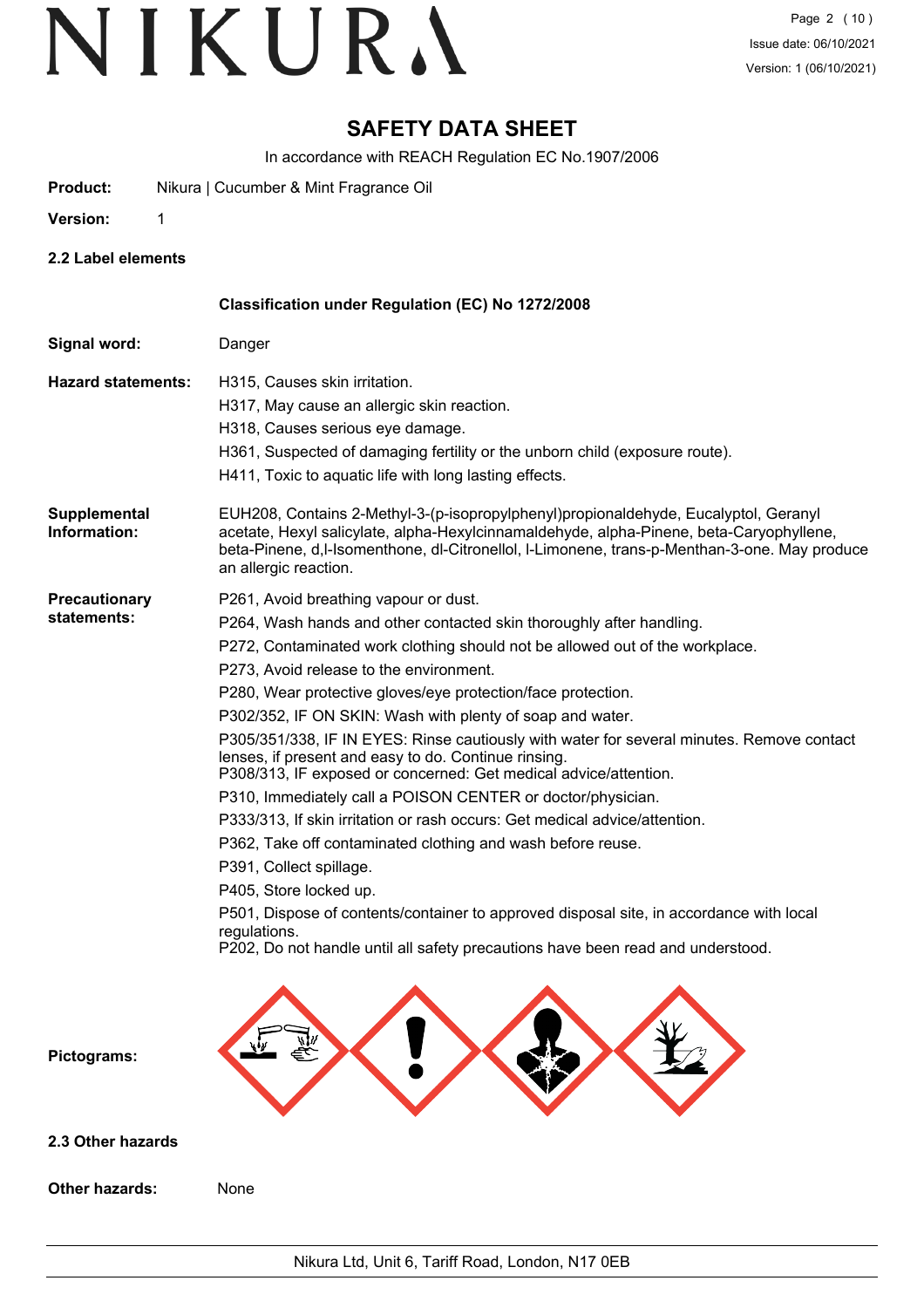### **SAFETY DATA SHEET**

In accordance with REACH Regulation EC No.1907/2006

**Product:** Nikura | Cucumber & Mint Fragrance Oil

**Version:** 1

#### **Section 3. Composition / information on ingredients**

### **3.2 Mixtures**

#### **Contains:**

| <b>Name</b>                                             | <b>CAS</b> | <b>EC</b> | <b>REACH Registration</b><br>No. | %           | <b>Classification for</b><br>(CLP) 1272/2008                                                                                            |
|---------------------------------------------------------|------------|-----------|----------------------------------|-------------|-----------------------------------------------------------------------------------------------------------------------------------------|
| I-Menthol                                               | 2216-51-5  | 218-690-9 |                                  | 20-<50%     | Skin Irrit. 2; H315,-                                                                                                                   |
| ll-Menthone                                             | 14073-97-3 | 237-926-1 |                                  | $5 - 10%$   | Acute Tox. 4-Skin Irrit.<br>2-Skin Sens. 1B-<br>Aquatic Chronic 3:<br>lH302-H315-H317-<br>H412.-                                        |
| Hexyl salicylate                                        | 6259-76-3  | 228-408-6 |                                  | 1-<5%       | Skin Sens. 1B-Aquatic<br>Acute 1-Aquatic<br>Chronic 1; H317-H410,-                                                                      |
| Methyl 2-nonynoate                                      | 111-80-8   | 203-909-2 |                                  | $1 - 5%$    | Acute Tox. 4-Skin Irrit.<br>2-Skin Sens. 1A-<br>Aquatic Acute 1-<br>Aquatic Chronic 3;<br>H302-H315-H317-<br>H400-H412,-                |
| trans-p-Menthan-3-one                                   | 89-80-5    | 201-941-1 |                                  | 1-<5%       | Acute Tox. 4-Skin Irrit.<br>2-Skin Sens. 1B-<br>Aquatic Chronic 3;<br>H302-H315-H317-<br>H412.-                                         |
| alpha-Methyl-1,3-<br>benzodioxole-5-<br>propionaldehyde | 1205-17-0  | 214-881-6 |                                  | 1-<5%       | Skin Sens. 1B-Repr. 2-<br>Aquatic Chronic 2;<br>H317-H361-H411,-                                                                        |
| Geraniol                                                | 106-24-1   | 203-377-1 |                                  | 1-<5%       | Skin Irrit. 2-Eye Dam.<br>1-Skin Sens. 1; H315-<br>H317-H318.-                                                                          |
| 2-Methyl-3-(p-<br>isopropylphenyl)<br>propionaldehyde   | 103-95-7   | 203-161-7 |                                  | $1 - 5%$    | Skin Irrit. 2-Skin Sens.<br>1B-Aquatic Chronic 3;<br>H315-H317-H412,-                                                                   |
| lalpha-<br>Hexylcinnamaldehyde                          | 101-86-0   | 202-983-3 |                                  | 1-<5%       | Skin Sens. 1B-Aquatic<br>Acute 1-Aquatic<br>Chronic 2; H317-H400-<br>H411.-                                                             |
| ldl-Citronellol                                         | 106-22-9   | 203-375-0 |                                  | 1-<5%       | Skin Irrit. 2-Eye Irrit. 2-<br>Skin Sens. 1B;H315-<br>H317-H319,-                                                                       |
| Geranyl acetate                                         | 105-87-3   | 203-341-5 |                                  | 1-<5%       | Skin Irrit, 2-Skin Sens.<br>1B-Aquatic Chronic 3;<br>H315-H317-H412,-                                                                   |
| d,l-Isomenthone                                         | 491-07-6   | 207-727-4 |                                  | 1-<5%       | Skin Irrit, 2-Skin Sens.<br>1B;H315-H317,-                                                                                              |
| Menthyl acetate (isomer<br>unspecified)                 | 16409-45-3 | 240-459-6 |                                  | 1-<5%       | Aquatic Chronic 2;<br>H411.-                                                                                                            |
| (+)-Neomenthol                                          | 2216-52-6  | 218-691-4 |                                  | 1-<5%       | Skin Irrit. 2;H315,-                                                                                                                    |
| <b>I</b> I-Limonene                                     | 5989-54-8  | 227-815-6 |                                  | 1-<5%       | Flam. Liq. 3-Skin Irrit.<br>2-Skin Sens. 1B-Asp.<br>Tox 1-Aquatic Acute 1-<br>Aquatic Chronic 3:<br>H226-H304-H315-<br>H317-H400-H412,- |
| Eucalyptol                                              | 470-82-6   | 207-431-5 |                                  | $0.1 - 1\%$ | Flam. Lig. 3-Skin Sens.<br>1B;H226-H317,-                                                                                               |
| beta-Caryophyllene                                      | 87-44-5    | 201-746-1 |                                  | 0.1-<1%     | Skin Sens. 1B-Asp.<br>Tox 1-Aquatic Chronic<br>4:H304-H317-H413.-                                                                       |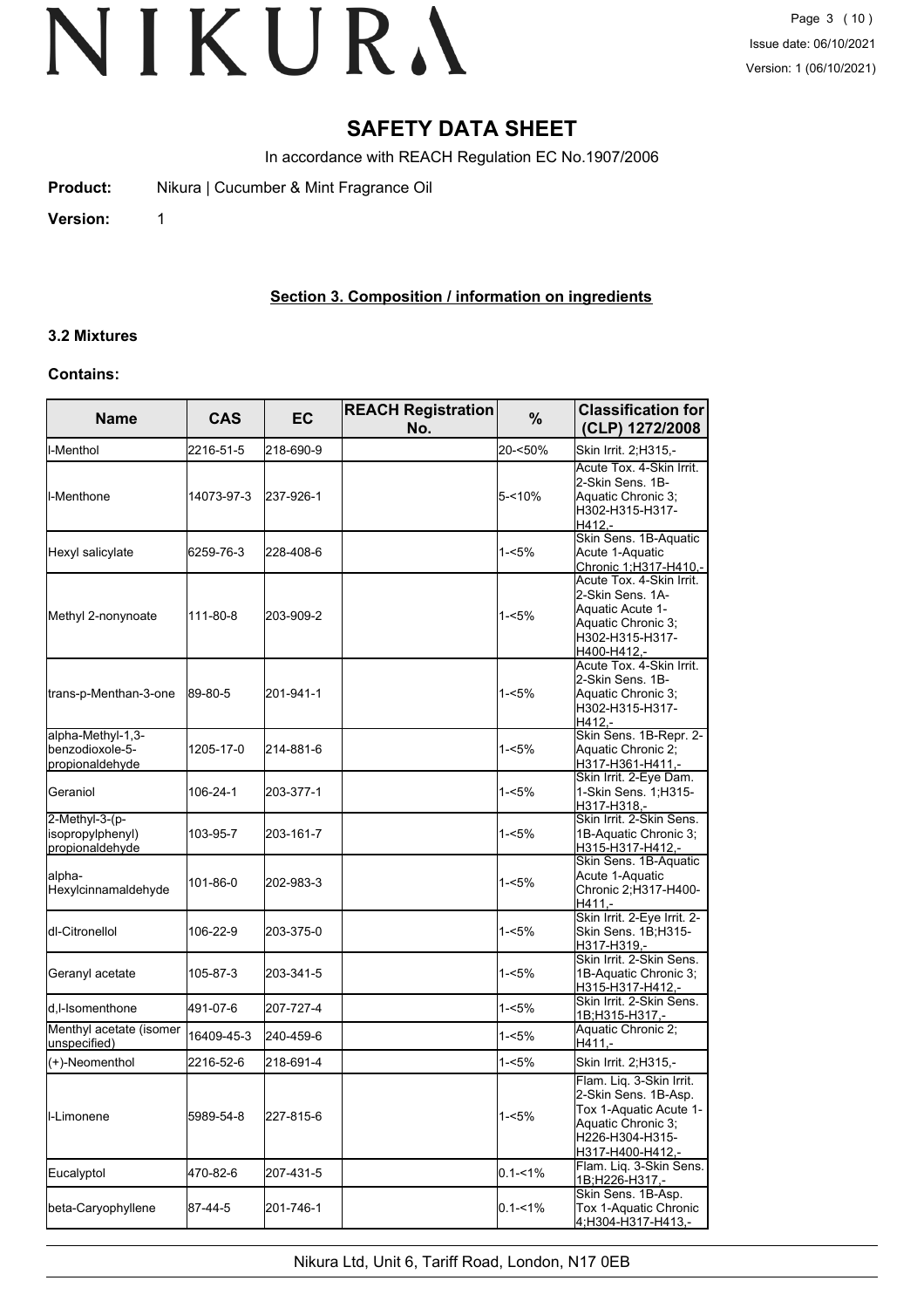### **SAFETY DATA SHEET**

In accordance with REACH Regulation EC No.1907/2006

**Product:** Nikura | Cucumber & Mint Fragrance Oil

#### **Version:** 1

| Ibeta-Pinene   | 127-91-3 | 204-872-5 | $0.1 - 1\%$ | Flam. Liq. 3-Skin Irrit.<br>2-Skin Sens. 1B-Asp.<br>Tox 1-Aquatic Acute 1-<br>Aquatic Chronic 1;<br>lH226-H304-H315-<br>lH317-H410.-                      |
|----------------|----------|-----------|-------------|-----------------------------------------------------------------------------------------------------------------------------------------------------------|
| Diphenyl ether | 101-84-8 | 202-981-2 | $0.1 - 1\%$ | Eye Irrit. 2-Aquatic<br>Acute 1-Aquatic<br>Chronic 3;H319-H400-<br>H412.-                                                                                 |
| alpha-Pinene   | 80-56-8  | 201-291-9 | $0.1 - 1\%$ | Flam. Lig. 3-Acute Tox.<br>4-Skin Irrit. 2-Skin<br>Sens. 1B-Asp. Tox 1-<br>Aquatic Acute 1-<br>Aquatic Chronic 1;<br>lH226-H302-H304-<br>H315-H317-H410.- |
| Myrcene        | 123-35-3 | 204-622-5 | $0.1 - 1\%$ | Flam. Liq. 3-Skin Irrit.<br>2-Eye Irrit. 2-Asp. Tox<br>1-Aquatic Acute 1-<br>Aquatic Chronic 2;<br>lH226-H304-H315-<br>H319-H400-H411.-                   |

#### **Substances with Community workplace exposure limits:**

Not Applicable

**Substances that are persistent, bioaccumulative and toxic or very persistent and very bioaccumulative, greater than 0.1%:**

Not Applicable

#### **Section 4. First-aid measures**

#### **4.1 Description of first aid measures**

| Inhalation:    | Remove from exposure site to fresh air, keep at rest, and obtain medical attention.                                                 |
|----------------|-------------------------------------------------------------------------------------------------------------------------------------|
| Eye exposure:  | IF IN EYES: Rinse cautiously with water for several minutes. Remove contact lenses, if present<br>and easy to do. Continue rinsing. |
| Skin exposure: | IF ON SKIN: Wash with plenty of soap and water.                                                                                     |
| Ingestion:     | Rinse mouth with water and obtain medical attention.                                                                                |

#### **4.2 Most important symptoms and effects, both acute and delayed**

Causes skin irritation.

May cause an allergic skin reaction.

Causes serious eye damage.

Suspected of damaging fertility or the unborn child (exposure route).

#### **4.3 Indication of any immediate medical attention and special treatment needed**

None expected, see Section 4.1 for further information.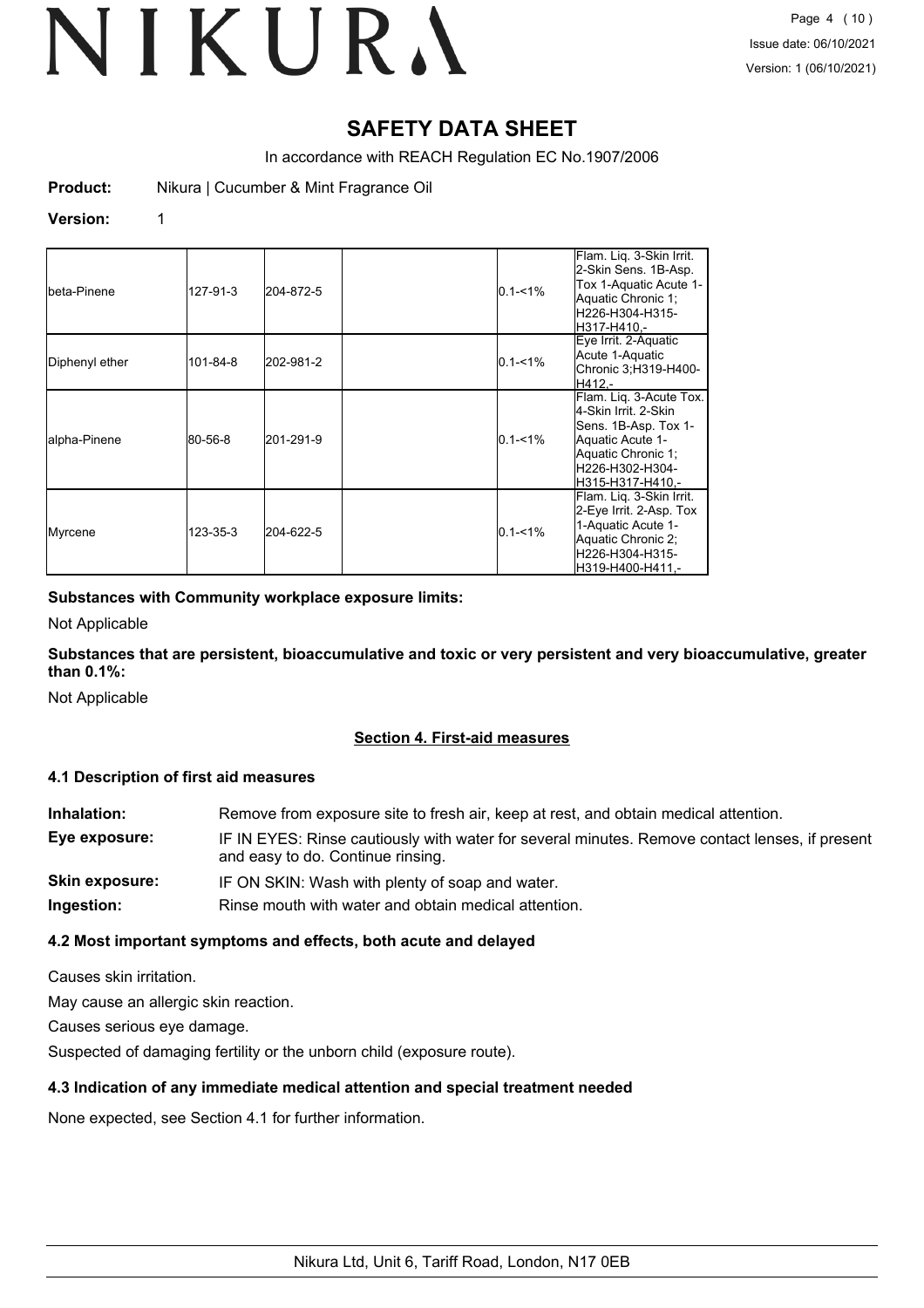### **SAFETY DATA SHEET**

In accordance with REACH Regulation EC No.1907/2006

**Product:** Nikura | Cucumber & Mint Fragrance Oil

**Version:** 1

#### **SECTION 5: Firefighting measures**

#### **5.1 Extinguishing media**

Suitable media: Carbon dioxide, Dry chemical, Foam.

#### **5.2 Special hazards arising from the substance or mixture**

In case of fire, may be liberated: Carbon monoxide, Unidentified organic compounds.

#### **5.3 Advice for fire fighters:**

In case of insufficient ventilation, wear suitable respiratory equipment.

#### **Section 6. Accidental release measures**

#### **6.1 Personal precautions, protective equipment and emergency procedures:**

Avoid inhalation. Avoid contact with skin and eyes. See protective measures under Section 7 and 8.

#### **6.2 Environmental precautions:**

Keep away from drains, surface and ground water, and soil.

#### **6.3 Methods and material for containment and cleaning up:**

Remove ignition sources. Provide adequate ventilation. Avoid excessive inhalation of vapours. Contain spillage immediately by use of sand or inert powder. Dispose of according to local regulations.

#### **6.4 Reference to other sections:**

Also refer to sections 8 and 13.

#### **Section 7. Handling and storage**

#### **7.1 Precautions for safe handling:**

Keep away from heat, sparks, open flames and hot surfaces. - No smoking. Use personal protective equipment as required. Use in accordance with good manufacturing and industrial hygiene practices. Use in areas with adequate ventilation Do not eat, drink or smoke when using this product.

#### **7.2 Conditions for safe storage, including any incompatibilities:**

Store in a well-ventilated place. Keep container tightly closed. Keep cool. Ground/bond container and receiving equipment. Use explosion-proof electrical, ventilating and lighting equipment. Use only non-sparking tools. Take precautionary measures against static discharge.

#### **7.3 Specific end use(s):**

Fragrances: Use in accordance with good manufacturing and industrial hygiene practices.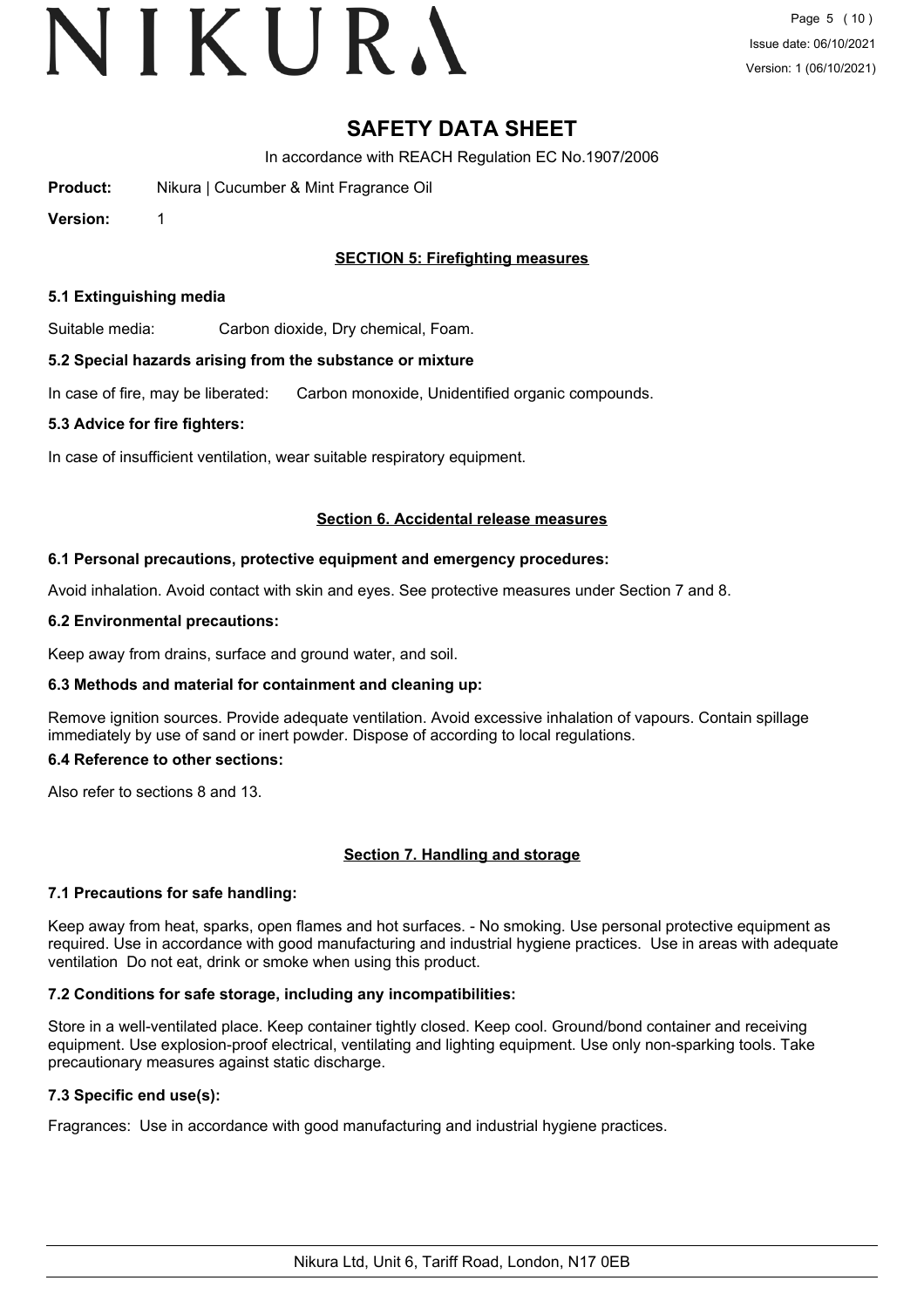### **SAFETY DATA SHEET**

In accordance with REACH Regulation EC No.1907/2006

**Product:** Nikura | Cucumber & Mint Fragrance Oil

**Version:** 1

#### **Section 8. Exposure controls/personal protection**

#### **8.1 Control parameters**

Workplace exposure limits: Not Applicable

#### **8.2 Exposure Controls**

#### **Eye / Skin Protection**

Wear protective gloves/eye protection/face protection

#### **Respiratory Protection**

Under normal conditions of use and where adequate ventilation is available to prevent build up of excessive vapour, this material should not require special engineering controls. However, in conditions of high or prolonged use, or high temperature or other conditions which increase exposure, the following engineering controls can be used to minimise exposure to personnel: a) Increase ventilation of the area with local exhaust ventilation. b) Personnel can use an approved, appropriately fitted respirator with organic vapour cartridge or canisters and particulate filters. c) Use closed systems for transferring and processing this material.

Also refer to Sections 2 and 7.

#### **Section 9. Physical and chemical properties**

#### **9.1 Information on basic physical and chemical properties**

| Appearance:                                   | Liquid.                                      |
|-----------------------------------------------|----------------------------------------------|
| Odour:                                        | Not determined                               |
| <b>Odour threshold:</b>                       | Not determined                               |
| pH:                                           | Not determined                               |
| Melting point / freezing point:               | Not determined                               |
| Initial boiling point / range:                | Not determined                               |
| <b>Flash point:</b>                           | 100 °C                                       |
| <b>Evaporation rate:</b>                      | Not determined                               |
| Flammability (solid, gas):                    | Not determined                               |
| Upper/lower flammability or explosive limits: | Product does not present an explosion hazard |
| Vapour pressure:                              | Not determined                               |
| Vapour density:                               | Not determined                               |
| <b>Relative density:</b>                      | Not determined                               |
| Solubility(ies):                              | Not determined                               |
| Partition coefficient: n-octanol/water:       | Not determined                               |
| Auto-ignition temperature:                    | Not determined                               |
| <b>Decomposition temperature:</b>             | Not determined                               |
| <b>Viscosity:</b>                             | Not determined                               |
| <b>Explosive properties:</b>                  | Not expected                                 |
| <b>Oxidising properties:</b>                  | Not expected                                 |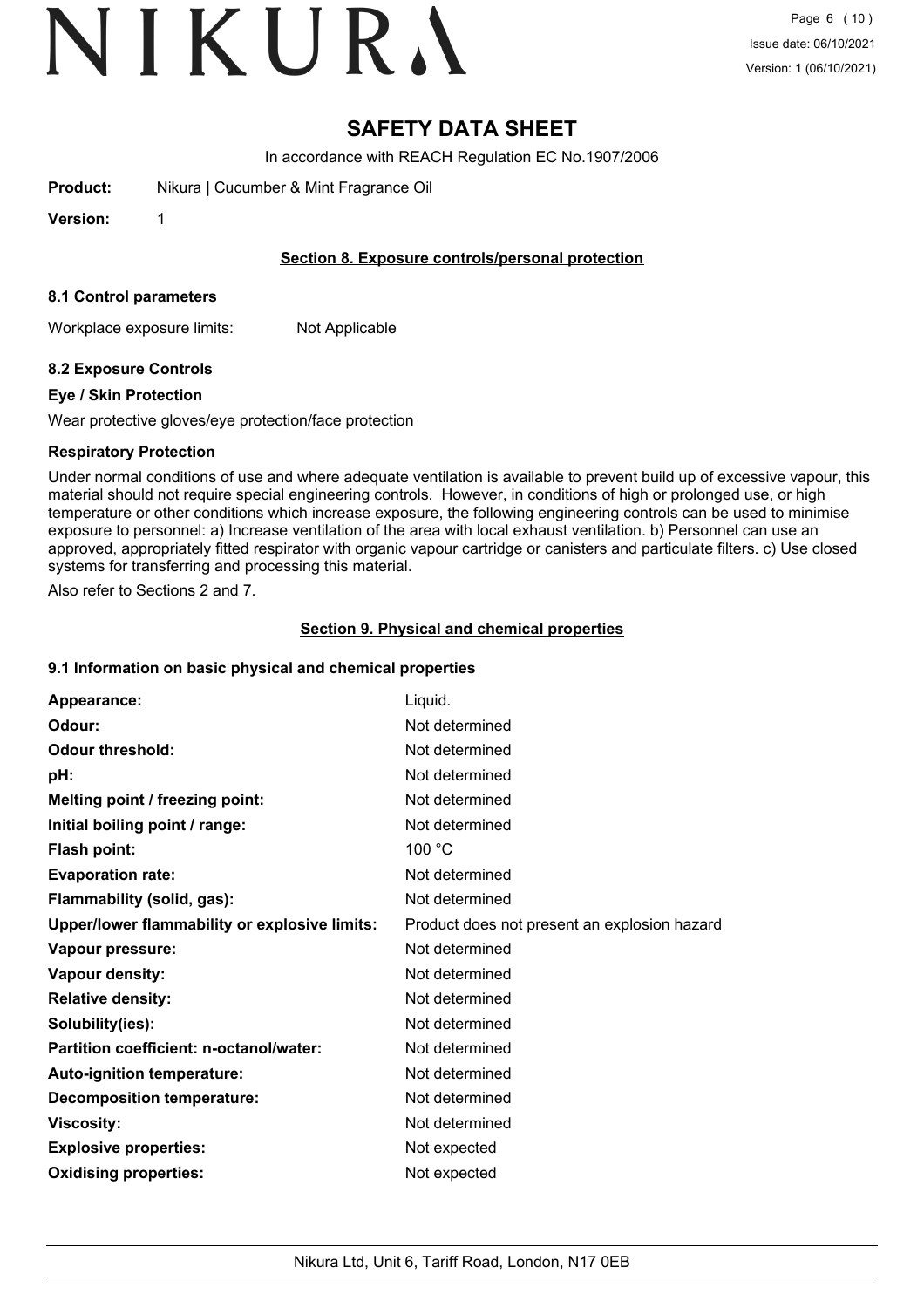### **SAFETY DATA SHEET**

In accordance with REACH Regulation EC No.1907/2006

- **Product:** Nikura | Cucumber & Mint Fragrance Oil
- **Version:** 1
- **9.2 Other information:** None available

#### **Section 10. Stability and reactivity**

#### **10.1 Reactivity:**

Presents no significant reactivity hazard, by itself or in contact with water.

#### **10.2 Chemical stability:**

Good stability under normal storage conditions.

#### **10.3 Possibility of hazardous reactions:**

Not expected under normal conditions of use.

#### **10.4 Conditions to avoid:**

Avoid extreme heat.

#### **10.5 Incompatible materials:**

Avoid contact with strong acids, alkalis or oxidising agents.

#### **10.6 Hazardous decomposition products:**

Not expected.

#### **Section 11. Toxicological information**

#### **11.1 Information on toxicological effects**

This mixture has not been tested as a whole for health effects. The health effects have been calculated using the methods outlined in Regulation (EC) No 1272/2008 (CLP).

| <b>Acute Toxicity:</b>                    | Based on available data the classification criteria are not met. |
|-------------------------------------------|------------------------------------------------------------------|
| <b>Acute Toxicity Oral</b>                | 2048                                                             |
| <b>Acute Toxicity Dermal</b>              | >5000                                                            |
| <b>Acute Toxicity Inhalation</b>          | Not Available                                                    |
| <b>Skin corrosion/irritation:</b>         | Skin Corrosion / Irritation Category 2                           |
| Serious eye damage/irritation:            | Eye Damage / Irritation Category 1                               |
| <b>Respiratory or skin sensitisation:</b> | Sensitization - Skin Category 1                                  |
| Germ cell mutagenicity:                   | Based on available data the classification criteria are not met. |
| Carcinogenicity:                          | Based on available data the classification criteria are not met. |
| <b>Reproductive toxicity:</b>             | Toxic to Reproduction Category 2                                 |
| <b>STOT-single exposure:</b>              | Based on available data the classification criteria are not met. |
| <b>STOT-repeated exposure:</b>            | Based on available data the classification criteria are not met. |
| <b>Aspiration hazard:</b>                 | Based on available data the classification criteria are not met. |

#### **Information about hazardous ingredients in the mixture**

| Ingredient                 | <b>CAS</b> | EC                | LD50/ATE Oral | LD50/ATE<br>Dermal | LC50/ATE<br><b>Inhalation</b> | <b>LC50</b><br>Route      |
|----------------------------|------------|-------------------|---------------|--------------------|-------------------------------|---------------------------|
| <b>IMethyl 2-nonynoate</b> | 111-80-8   | $ 203 - 909 - 2 $ | 1600          | 4500               | Not available                 | <b>INot</b><br>lavailable |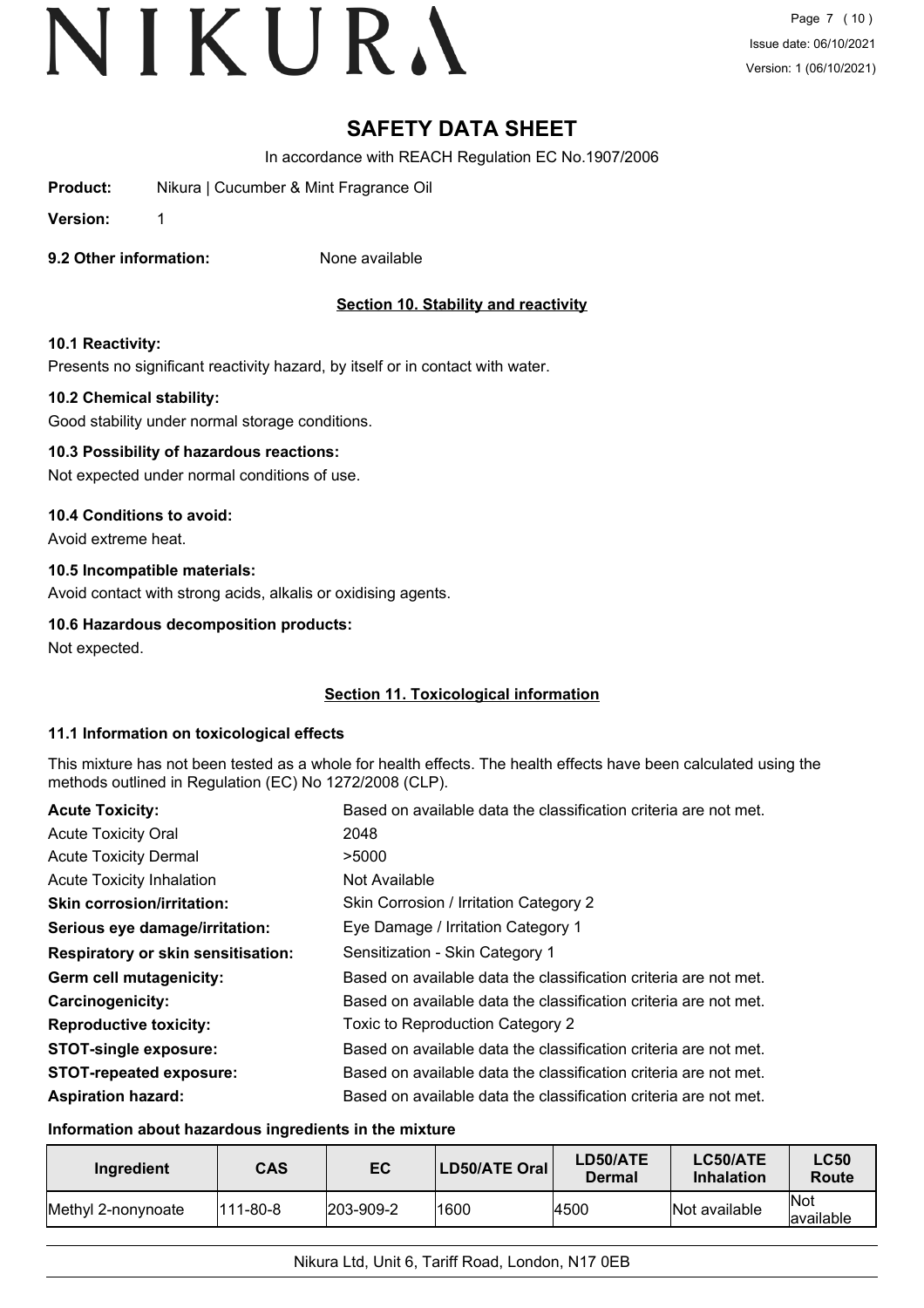### **SAFETY DATA SHEET**

In accordance with REACH Regulation EC No.1907/2006

**Product:** Nikura | Cucumber & Mint Fragrance Oil

#### **Version:** 1

| ll-Menthone            | '14073-97-3 | 237-926-1 | 1500 | Not available | Not available | Not<br>available  |
|------------------------|-------------|-----------|------|---------------|---------------|-------------------|
| ltrans-p-Menthan-3-one | 89-80-5     | 201-941-1 | 500  | Not available | Not available | Not<br>lavailable |

Refer to Sections 2 and 3 for additional information.

#### **Section 12. Ecological information**

#### **12.1 Toxicity:**

Toxic to aquatic life with long lasting effects.

- **12.2 Persistence and degradability:** Not available
- **12.3 Bioaccumulative potential:** Not available

**12.4 Mobility in soil:** Not available

#### **12.5 Results of PBT and vPvB assessment:**

This substance does not meet the PBT/vPvB criteria of REACH, annex XIII.

**12.6 Other adverse effects:** Not available

#### **Section 13. Disposal considerations**

#### **13.1 Waste treatment methods:**

Dispose of in accordance with local regulations. Avoid disposing into drainage systems and into the environment. Empty containers should be taken to an approved waste handling site for recycling or disposal.

#### **Section 14. Transport information**

| 14.1 UN number:                    | UN3082                                                                                 |
|------------------------------------|----------------------------------------------------------------------------------------|
| 14.2 UN Proper Shipping Name:      | ENVIRONMENTALLY HAZARDOUS SUBSTANCE, LIQUID, N.O.S.<br>(Hexyl salicylate, beta-Pinene) |
| 14.3 Transport hazard class(es):   | 9                                                                                      |
| <b>Sub Risk:</b>                   |                                                                                        |
| 14.4. Packing Group:               | Ш                                                                                      |
| <b>14.5 Environmental hazards:</b> | This is an environmentally hazardous substance.                                        |
| 14.6 Special precautions for user: | None additional                                                                        |
|                                    | 14.7 Transport in bulk according to Annex II of MARPOL73/78 and the IBC Code:          |

Not applicable

#### **Section 15. Regulatory information**

#### **15.1 Safety, health and environmental regulations/legislation specific for the substance or mixture** None additional

#### **15.2 Chemical Safety Assessment**

A Chemical Safety Assessment has not been carried out for this product.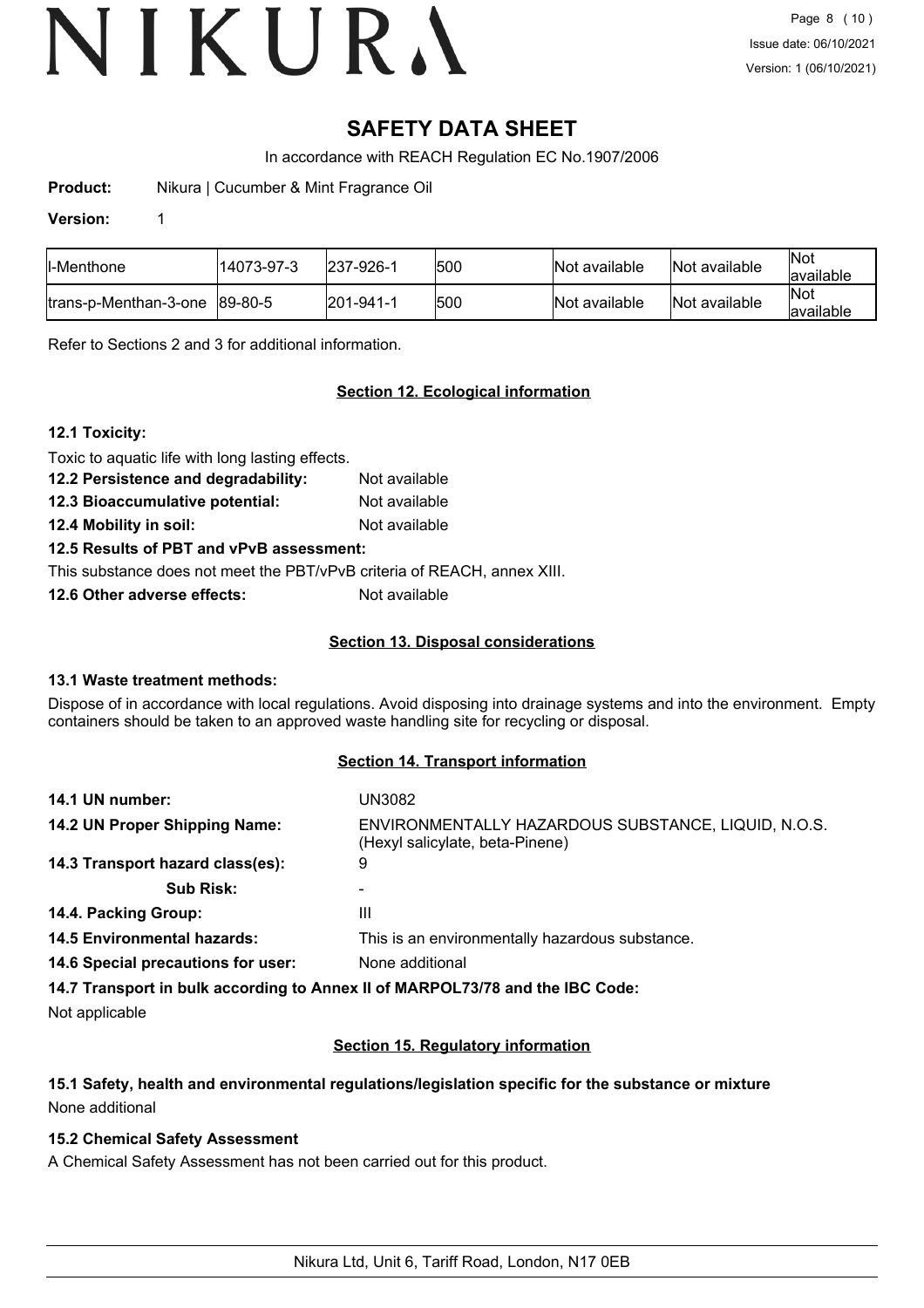### **SAFETY DATA SHEET**

In accordance with REACH Regulation EC No.1907/2006

| <b>Product:</b>                 | Nikura   Cucumber & Mint Fragrance Oil                                                                   |
|---------------------------------|----------------------------------------------------------------------------------------------------------|
| <b>Version:</b>                 |                                                                                                          |
|                                 | Section 16. Other information                                                                            |
| <b>Concentration % Limits:</b>  | EH C2=49.91% EH C3=4.78% EH C4=72.07% SCI 2=12.36% EDI 1=87.<br>30% EDI 2=26.45% SS 1=2.91% REP 2=87.30% |
| <b>Total Fractional Values:</b> | EH C2=2.00 EH C3=20.92 EH C4=1.39 SCI 2=8.09 EDI 1=1.15 EDI 2=3.<br>78 SS 1=34.36 REP 2=1.15             |
| Key to revisions:               |                                                                                                          |

Not applicable

#### **Key to abbreviations:**

| <b>Abbreviation</b> | <b>Meaning</b>                                                            |
|---------------------|---------------------------------------------------------------------------|
| Acute Tox. 4        | Acute Toxicity - Oral Category 4                                          |
| Aquatic Acute 1     | Hazardous to the Aquatic Environment - Acute Hazard Category 1            |
| Aquatic Chronic 1   | Hazardous to the Aquatic Environment - Long-term Hazard Category 1        |
| Aquatic Chronic 2   | Hazardous to the Aquatic Environment - Long-term Hazard Category 2        |
| Aquatic Chronic 3   | Hazardous to the Aquatic Environment - Long-term Hazard Category 3        |
| Aquatic Chronic 4   | Hazardous to the Aquatic Environment - Long-term Hazard Category 4        |
| Asp. Tox 1          | Aspiration Hazard Category 1                                              |
| Eye Dam. 1          | Eye Damage / Irritation Category 1                                        |
| Eye Irrit. 2        | Eye Damage / Irritation Category 2                                        |
| Flam. Liq. 3        | Flammable Liquid, Hazard Category 3                                       |
| H226                | Flammable liquid and vapour.                                              |
| H302                | Harmful if swallowed.                                                     |
| H304                | May be fatal if swallowed and enters airways.                             |
| H315                | Causes skin irritation.                                                   |
| H317                | May cause an allergic skin reaction.                                      |
| H318                | Causes serious eye damage.                                                |
| H319                | Causes serious eye irritation.                                            |
| H361                | Suspected of damaging fertility or the unborn child (exposure route).     |
| H400                | Very toxic to aquatic life.                                               |
| H410                | Very toxic to aquatic life with long lasting effects.                     |
| H411                | Toxic to aquatic life with long lasting effects.                          |
| H412                | Harmful to aquatic life with long lasting effects.                        |
| H413                | May cause long lasting harmful effects to aquatic life.                   |
| P202                | Do not handle until all safety precautions have been read and understood. |
| P210                | Keep away from heat, sparks, open flames and hot surfaces. - No smoking.  |
| P233                | Keep container tightly closed.                                            |
| P240                | Ground/bond container and receiving equipment.                            |
| P241                | Use explosion-proof electrical, ventilating and lighting equipment.       |
| P242                | Use only non-sparking tools.                                              |
| P243                | Take precautionary measures against static discharge.                     |
| P261                | Avoid breathing vapour or dust.                                           |